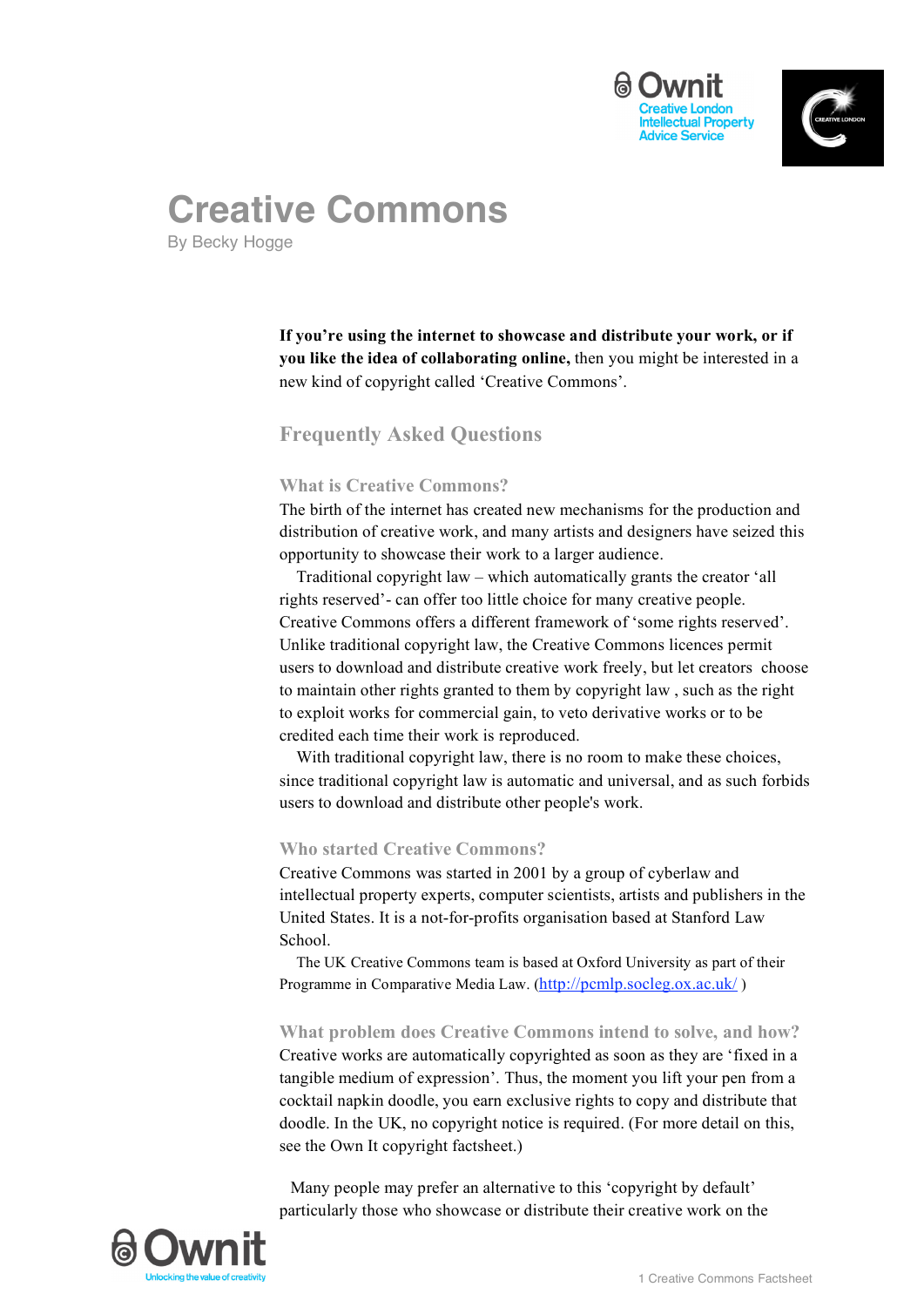internet, a place that promises unfettered communication and collaboration. But there is no easy way to announce that you intend to enforce only some of your rights, or none at all. Because copyright notice is optional, people who want to copy and reuse creative works have no reliable way to identify works available for such uses.<sup>1</sup>

Creative Commons solves this problem by creating a selection of copyright licences which announce exactly which rights you do and do not intend to enforce.

### **What is the difference between Creative Commons and copyright?**

Creative Commons is copyright, in a new form designed to help creators make the best use of the internet as a method of display and distribution for their work.

With traditional copyright law, everything you create is automatically yours to exclusively distribute, perform and exploit.

With Creative Commons, you must register your work with Creative Commons at their website (http://www.creativecommons.org) . You can then pick and choose which rights you wish to maintain which are already granted to you under copyright law, and which you wish to give up.

## **What rights can I choose from?**

The Creative Commons licence lets others copy, distribute, perform your work - plus any work derived from your work - under certain conditions. Those conditions are up to you. Which ones you choose depends how best you want to use the system to your advantage.

- The **attribution** right means anyone using your work must give you credit. This is the default option and your licence will usually contain this right.
- The **non-commercial** right means anyone using your work must not profit from it. You should pick this right if you're hoping to profit from your work in the future.
- The **no derivative works** right means anyone using your work must do so without changing it. If you want people to contact you about sampling your work, for example, this would be a good right to pick.
- The **share-alike** right means anyone making derivative works from your work should release those works under the same kind of Creative Commons licence as you did. You can pick this right if you want people to follow your example, or if you're trying to seed a collaborative project.

You can combine any of these rights in a single licence, apart from the no derivative works and share-alike options, which are incompatible.

Remember, you're not stopping anybody from ever sampling or profiting from your work if you pick these rights, you're just saying you want them to contact you first and come to an agreement before they do.

<sup>&</sup>lt;sup>1</sup>This section is adapted from the Creative Commons organisation's FAQ section, released under a CC attribution licence. The original text can be found at http://creativecommons.org/faq#faq\_entry\_3313



-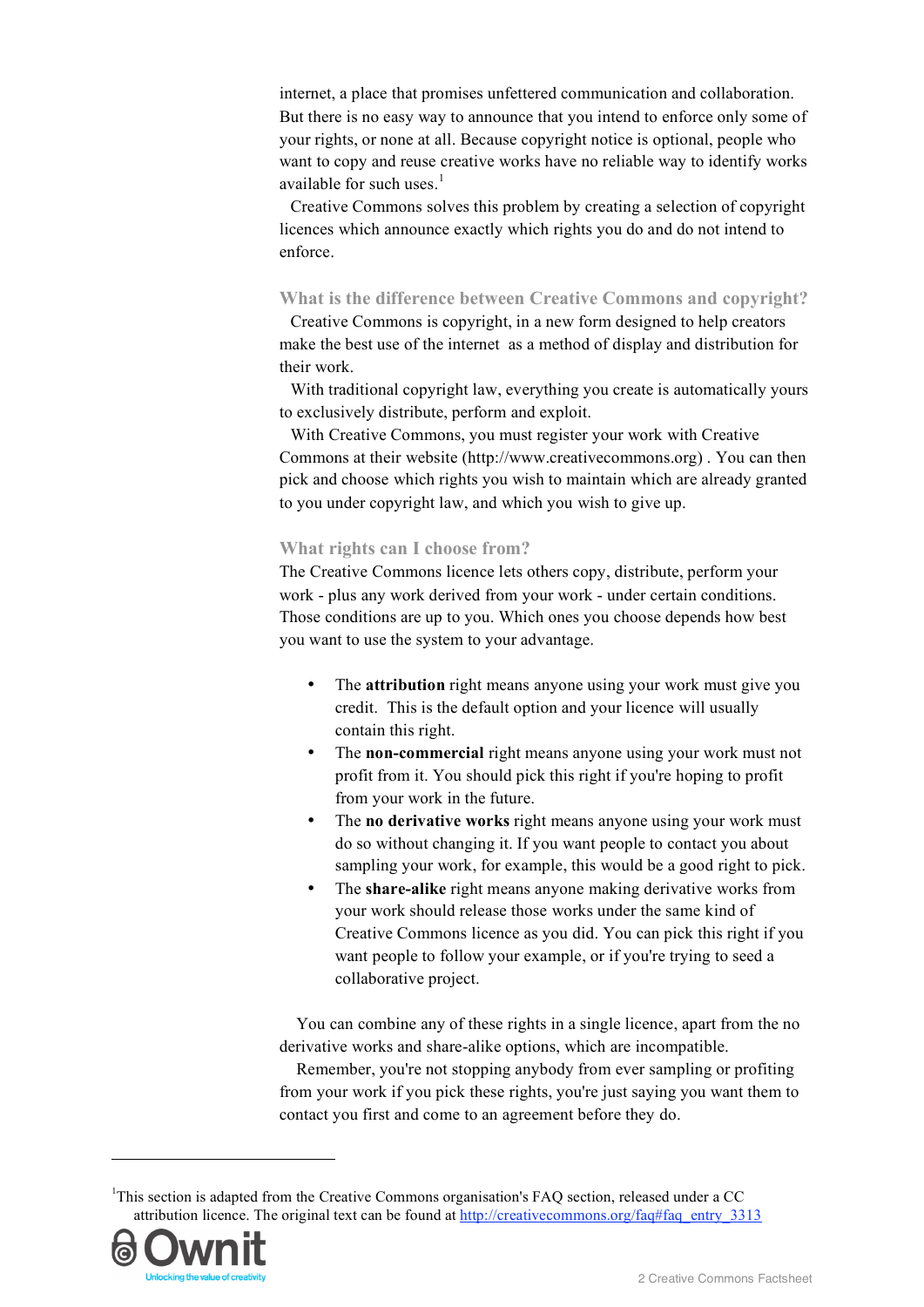There are other types of licence available, such as the sampling licence. You can get more info on these from the Creative Commons website (http://creativecommons.org/license/.)

#### **What types of work is Creative Commons for?**

Creative Commons is primarily for work you are showcasing on the internet. Online work could be any form of audio, video, image, text or interactive creation. Even if some of this work is also showcased offline – in print, in galleries or performance spaces, for example - you can still release it under Creative Commons. See '**Can I use Creative Commons if my work is viewed offline too?'**

If you are a software engineer you are probably better off using the General Public Licence. See '**Are there other kinds of open source license?'**

## **Is Creative Commons just for people whose work is on the internet?**

Creative Commons is primarily for people whose work is on the internet, but the Creative Commons website (http://www.creativecommons.org) will help you put your work online.

If you want to put your work online, then during the registration process you will be asked to upload your work onto one of a selection of websites which provide free services designed to showcase your work online. Each of the sites offers your work a permanent home on the web. And all the sites are compatible with Creative Commons, which means people viewing your work online will know exactly what you will and will not let them do with that work.

Which web service you use depends on what type of work you are putting online. Images can use the photosharing websites Flickr

(http://www.flickr.com) and Buzznet (http://www.buzznet.com). Music can be hosted at The Internet Archive (http://www.archive.org), a digital archive project, or Soundclick (http://www.soundclick.com), a free service offered to signed and unsigned musicians which has won plaudits from the Musician's Trade Journal. The Internet Archive also hosts video. Text that you have in either .pdf format or as part of a software package for blogs such as Moveable Type or Blogger can also be accommodated.

#### **Can I use Creative Commons if my work is viewed offline too?**

If your work is also viewed offline, there are ways to make sure that people viewing it offline know that it's registered under Creative Commons. Lawrence Lessig, who helped start Creative Commons, published his book *Free Culture* both online and offline under Creative Commons. After he had persuaded his publishers it was a good idea, he just printed the relevant terms and conditions on the inner leaf of the book.

If you are a visual artist, musician or film-maker then there are other ways of letting the people viewing your work offline know it is released under Creative Commons. You should display the terms and conditions of the licence somewhere in your exhibition/performance space. Let people come to see your work know where they can read these terms and conditions. You don't have to go up to each person individually: if you're selling tickets or

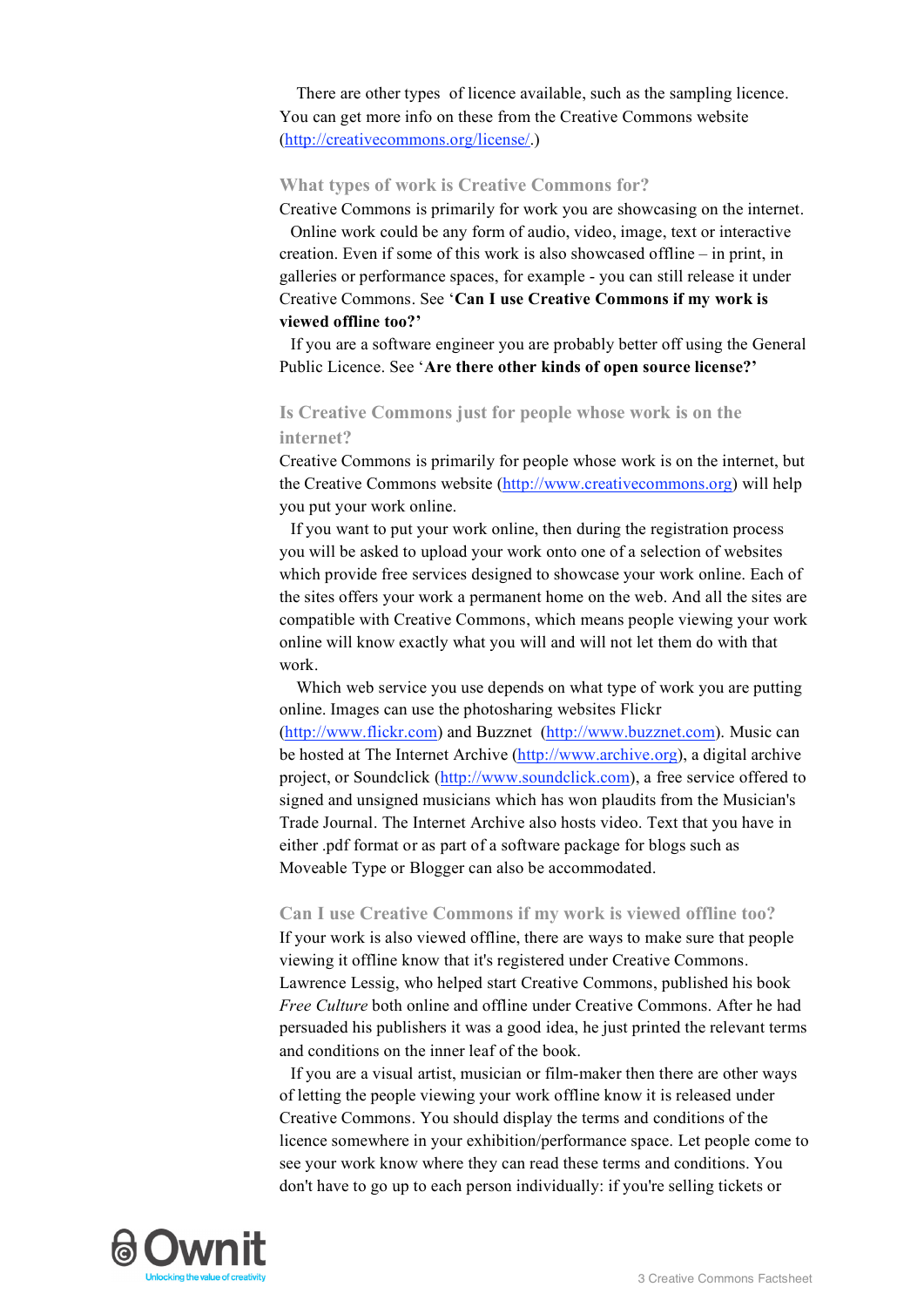giving out programmes, exhibition handouts or flyers, then let them know somewhere on this material.

If you need to win over the people who are helping you publish your work offline – promoters, agents, publishers, curators – or if you're doing it yourself and just unsure how to go about things, the UK Creative Commons team can offer you personal help. Get in touch with Own It (www.own-it.org) to find out more.

#### **Why should I give away my work for free?**

There are lots of reasons to let people look at your work for free. Creative Commons makes sure the people viewing your work for free know under what terms they can use it.

By giving your work more exposure on the net, it's more likely to win the attention of somebody who wishes to use it in a commercial project or for publication. And when that does happen, they'll know how to get in touch with you.

If lots of people are already enjoying your work for free, publishing outlets know your work will be popular if they invest in you. If you're a writer, that means getting your work in print. If you're a musician, it could mean securing gigs and recording sessions. If you're a visual artist, it could mean a new exhibition.

You may also make other creators who wish to collaborate with you more aware of your work, which could perhaps lead to new and unexpected opportunities.

#### **Is Creative Commons just for amateurs?**

No. Creative Commons lets professionals take advantage of new business models on the internet. If you've succeeded as an artist under the current copyright system, nobody's saying you have to change your ways. But it does make good business sense to consider how to use the opportunities of the internet to your commercial advantage.

Cory Doctorow and Dan Gilmor are just two authors who have put their books online for free, as well as publishing them in print. They believe that if consumers like what they sample online, they will buy the book.

Several bands have put free tracks up on their sites to strengthen their fan base. The Beastie Boys and David Byrne, released Creative Commons tracks on a CD for a special edition of *Wired* magazine. They might not have maximised their profits in the short term, but by releasing the tracks under Creative Commons, they added a modern kudos to their image.

**Does it cost me anything to use a Creative Commons licence?** No, Creative Commons is free.

#### **How much effort is it?**

If your work is already online, then it is almost no effort at all. Visit the Creative Commons website (http://www.creativecommons.org), select the type of licence you want, and you'll be given a small chunk of HTML code to copy onto your website. The whole thing takes about ten minutes.

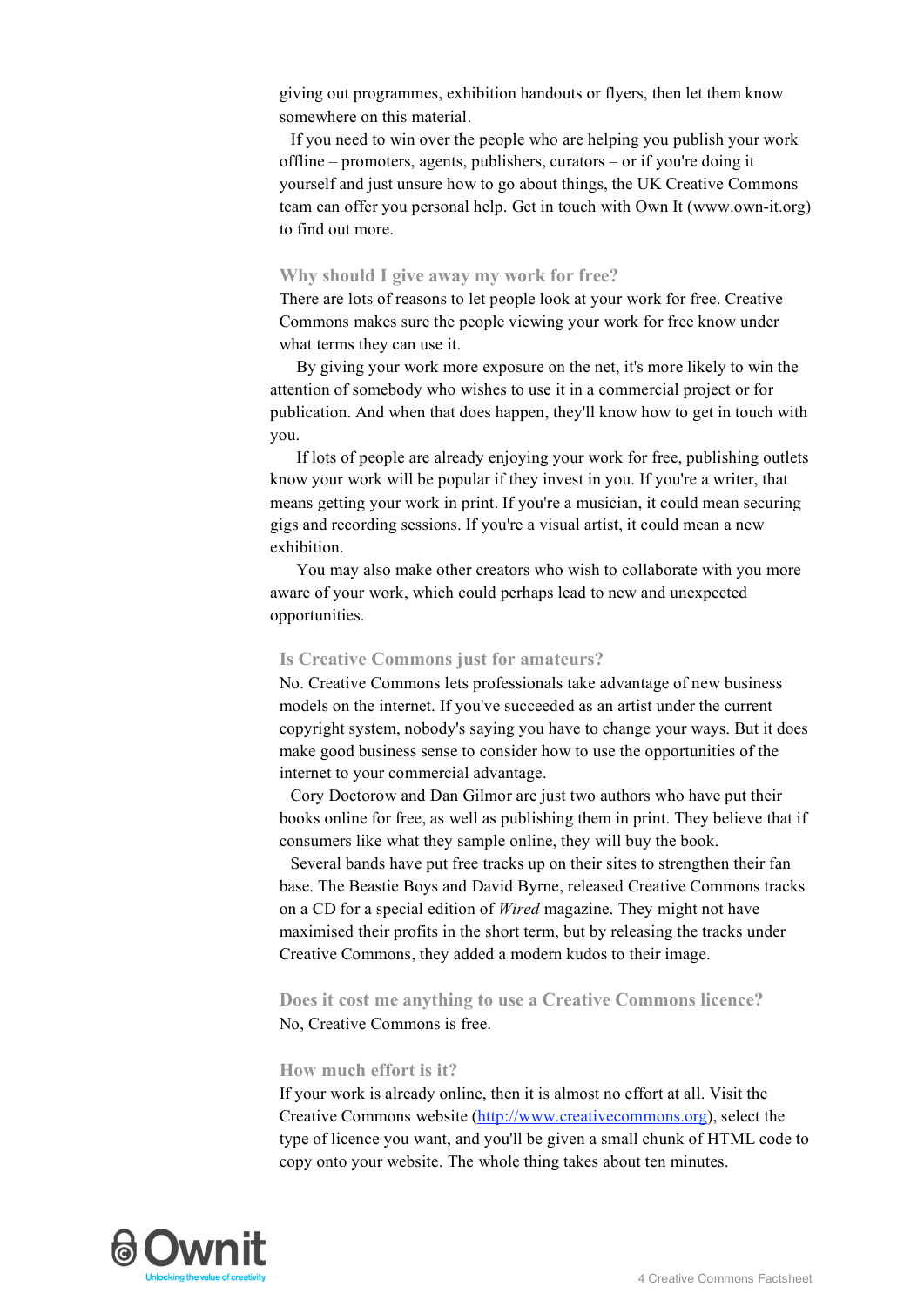If you need to put your work online first, the Creative Commons website shows you how to do this. The process shouldn't take more than a couple of hours, and getting your work online could be worth the effort in itself.

Of course, if you're trying to persuade a publisher to Creative Commons your work offline, then it will be as much effort as it takes to exert your persuasive skills. If you believe Creative Commons is the right thing for your work, you might find yourself pioneering new forms or uses of the licence. The UK Creative Commons team can help. Get in touch with Own It (www.own-it.org) to find out more.

## **What does the Creative Commons icon look like?**

The Creative Commons symbol looks like this:



## **How does Creative Commons affect the right to fair use?** Other's rights to fair use of your work are not affected by your use of a Creative Commons licence. For more information about fair use, see the Own It copyright factsheet.

## **How does CC affect my moral rights?**

If you pick a UK Creative Commons licence, you will be able to exert your moral rights in court.

## **Are works that use CC in the 'public domain'?**

No, works that use Creative Commons licences are protected under copyright law.

## **What if I change my mind and want to revert back to full copyright protection?**

You can remove the Creative Commons licence from your publishing source at any time, but if people have already distributed your work under Creative Commons, you cannot affect your decision retrospectively.

Before you decide to licence your work under Creative Commons, think carefully about how you might want to use this work in the future. If you initially chose an attribution, non-commercial licence, then many of the things that might make you revoke a Creative Commons licence won't have been affected by your decision to release work under Creative Commons.

## **Is my work protected just in the UK, or everywhere?**

If you produce your work in the UK, then you are advised to pick out a UK Creative Commons licence. This means that publishers and courts in the UK will recognise more easily what you are trying to achieve.

This licence has been drafted to protect your work in as many international jurisdictions as possible. Several of these will already understand Creative Commons through their own native Creative Commons licences.

## **Does a Creative Commons license give me proper legal protection?**

The Creative Commons licence has not been tested in court. This means that there is no case law to back it up. This is not uncommon.